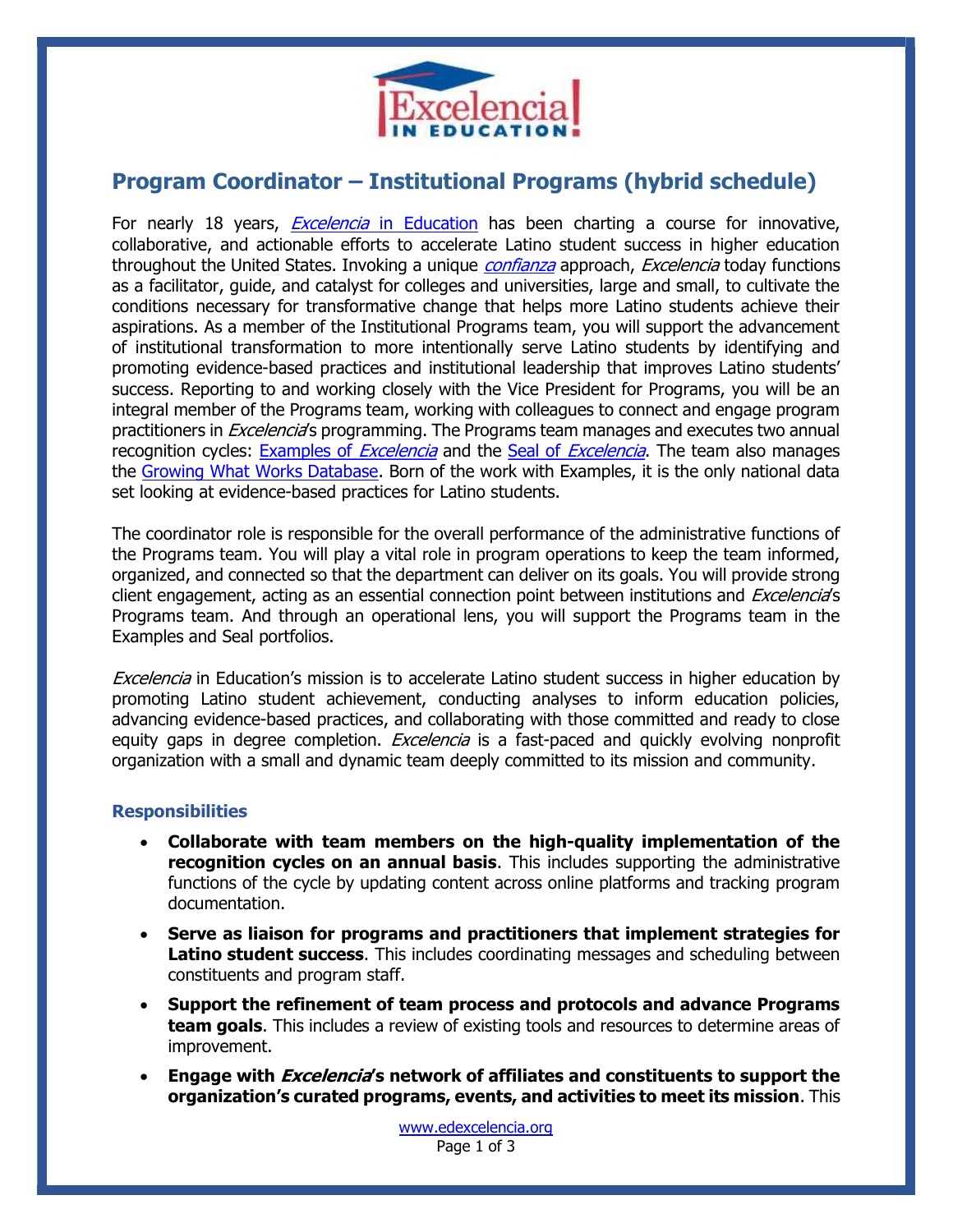

includes conducting interactions and providing resources that maintain the organization's high-touch, trust-building approach.

# **Qualifications**

- Associate degree required. Bachelor's degree or 2-5 years of related professional experience preferred.
- At least 2 years of experience in an office setting. Ability to demonstrate strong writing, design, and organization skills.
- Proficiency with technology, particularly Mac computers, Microsoft products, and related tools. Familiarity with any CRM platform, Asana, or other project management software is a plus.
- Professional communication and relational skills. Able to interact with institutional stakeholders at all levels, graciously recognize their perspectives, and understand how to be a resource to them.
- Team and results-oriented, professional, and committed to high standards of excellence in all deliverables. Able to work both independently and collaboratively.
- Professional experience in a higher education setting, or similar context, and an understanding of Latino students are strongly preferred.

# **Attributes**

- Committed to the organization. With a solid understanding of *Excelencia'*s history as your foundation, you are willing to learn and support our vision to advance the work, committed to service and the work.
- Continuous learner. Our work is evolving and the context in which we work is dynamic. You are a continuous learner and ask questions to confirm your understanding of Excelencia's strategies. You are also able to identify salient points and use them to enhance the overall work of the organization.
- Collaborative. You will be working with a wide range of external stakeholders and internally across the organization. This requires a flexible style that both complements the efforts and supports the needs of others.
- Persistent and results oriented. You can formalize plans and carry them through to achieve goals. You give strong attention to timely follow-up and follow-through in all activities.
- Communicator. Your communication skills are key to effectively serving *Excelencia*'s mission. You have a deep understanding of the *Excelencia* voice, positions, and body of research and can embody this voice and apply this understanding to all communications.
- Flexible. You are comfortable working in a fluid environment and can adjust in both dayto-day and larger-scale activities based on new information and situations.
- Client/customer oriented. Internal and external stakeholders respect you for your knowledge and abilities and find you both approachable and responsive.